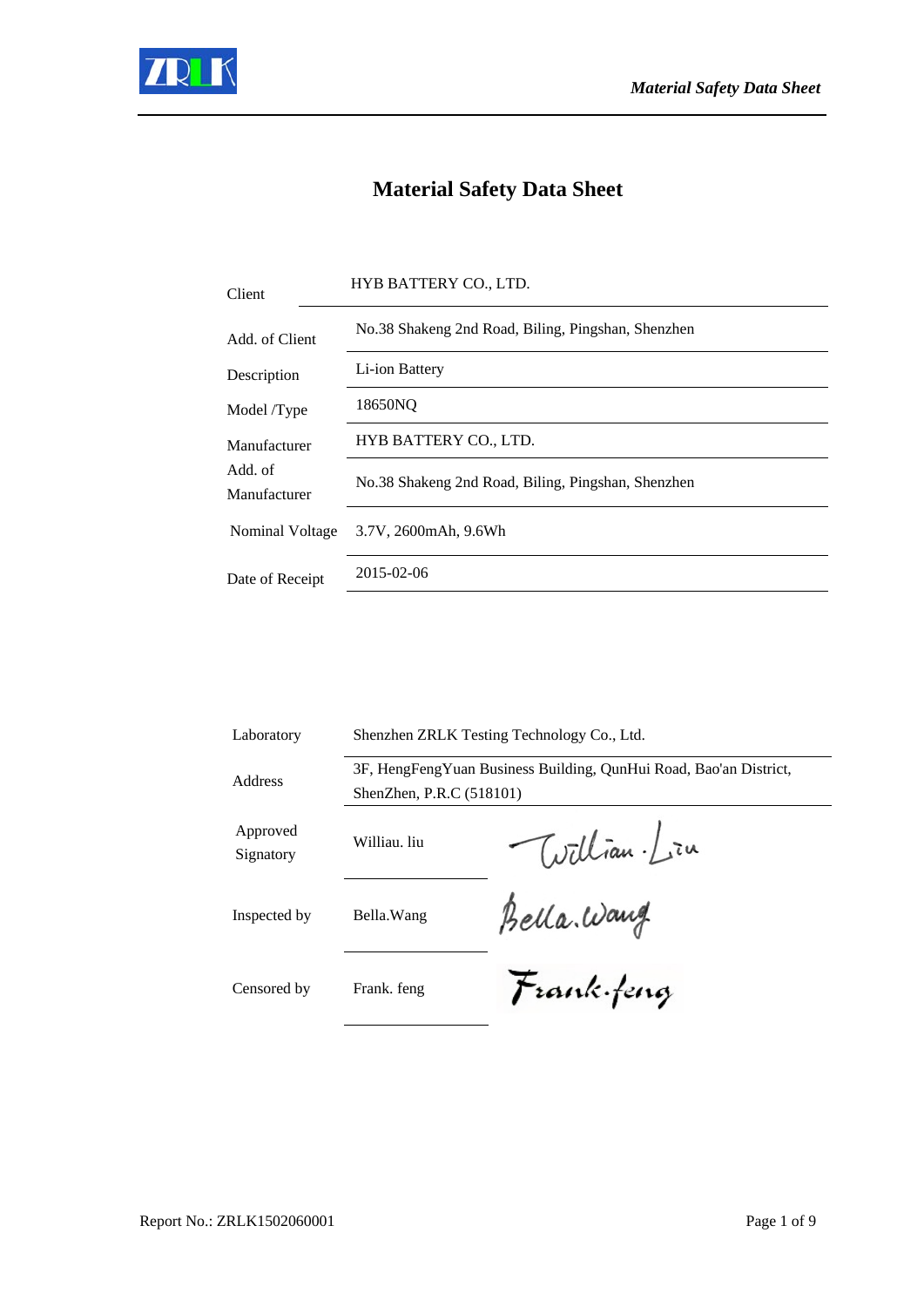

#### **Section 1- Chemical Product and Company Identification**

#### **1. Chemical Product Identification**

Product name: Li-ion Battery

Model: 18650NQ

#### **2. Company Identification**

Manufacturer /Supplier Name: HYB BATTERY CO., LTD.

Address: No.38 Shakeng 2nd Road, Biling, Pingshan, Shenzhen

Telephone number of the supplier:0086-0755-84686666

Emergency Telephone No.(24h): :0086-0755-84686666

e-mail address: hanjunb@hyb-battery.com

This MSDS was prepared by Shenzhen ZRLK Testing Technology Co., Ltd.

Referenced documents: ISO 11014:2009 Safety data sheet for chemical products;

### **Section 2 – Hazards Identification**

| Preparation                      | When the battery is In extreme pressure deformation, high-temperature environment,                                                                                                                                                                                                                                                                                                                                                                                                                                                   |
|----------------------------------|--------------------------------------------------------------------------------------------------------------------------------------------------------------------------------------------------------------------------------------------------------------------------------------------------------------------------------------------------------------------------------------------------------------------------------------------------------------------------------------------------------------------------------------|
| hazards and<br>classification    | overload, short-circuit condition, or disassemble the battery, an explosion of fire and                                                                                                                                                                                                                                                                                                                                                                                                                                              |
|                                  | chemical burn hazards may occur.                                                                                                                                                                                                                                                                                                                                                                                                                                                                                                     |
| Apperance,<br>Color, and<br>Odor | Solid object with no odor, no color.                                                                                                                                                                                                                                                                                                                                                                                                                                                                                                 |
| Primary                          | These chemicals are contained in a sealed stainless steel enclosure. Risk of exposure                                                                                                                                                                                                                                                                                                                                                                                                                                                |
| Route $(s)$ of                   | occurs only if the cell is mechanically, thermally or electrically abused to the point of                                                                                                                                                                                                                                                                                                                                                                                                                                            |
| Exposure                         | compromising the enclosure. If this occurs, exposure to the electrolyte solution contained                                                                                                                                                                                                                                                                                                                                                                                                                                           |
|                                  | within can occur by Inhalation, Ingestion, Eye contact and Skin contact                                                                                                                                                                                                                                                                                                                                                                                                                                                              |
| Potential                        | ACUTE (short term): see Section 8 for exposure controls In the event that this battery                                                                                                                                                                                                                                                                                                                                                                                                                                               |
| Health Effects:                  | has been ruptured, the electrolyte solution contained within the battery would be corrosive                                                                                                                                                                                                                                                                                                                                                                                                                                          |
|                                  | and can cause burns.                                                                                                                                                                                                                                                                                                                                                                                                                                                                                                                 |
|                                  | Inhalation: A battery volatilizes no gas unless it was damaged. Damaged battery will                                                                                                                                                                                                                                                                                                                                                                                                                                                 |
|                                  | volatilize little gas that may stimulate the respiratory tract or cause an anaphylaxis in                                                                                                                                                                                                                                                                                                                                                                                                                                            |
|                                  | serious condition.                                                                                                                                                                                                                                                                                                                                                                                                                                                                                                                   |
|                                  | Ingestion: Swallowing battery will be Damaged to the respiratory tract and Cause<br>chemical burns to the stomach; in serious conditions it will cause Permanent damage.<br><b>Skin:</b> In normal condition, Contact between the battery and skin will not cause any harms.<br>Contact with a damaged battery may cause skin allergies or chemical burns.<br>Eye: in normal condition, Contact between the battery and eyes will not cause any harms.<br>However, the gas Volatilize from a damaged battery may be harmful to eyes. |
|                                  |                                                                                                                                                                                                                                                                                                                                                                                                                                                                                                                                      |
| Conditions                       |                                                                                                                                                                                                                                                                                                                                                                                                                                                                                                                                      |
| Aggravated by                    |                                                                                                                                                                                                                                                                                                                                                                                                                                                                                                                                      |
| Exposure                         |                                                                                                                                                                                                                                                                                                                                                                                                                                                                                                                                      |
| carcinogen                       | Not applicable                                                                                                                                                                                                                                                                                                                                                                                                                                                                                                                       |
| Medical<br>Reported as           | <b>CHRONIC</b> (long term): see Section 11 for additional toxicological data<br>Not applicable                                                                                                                                                                                                                                                                                                                                                                                                                                       |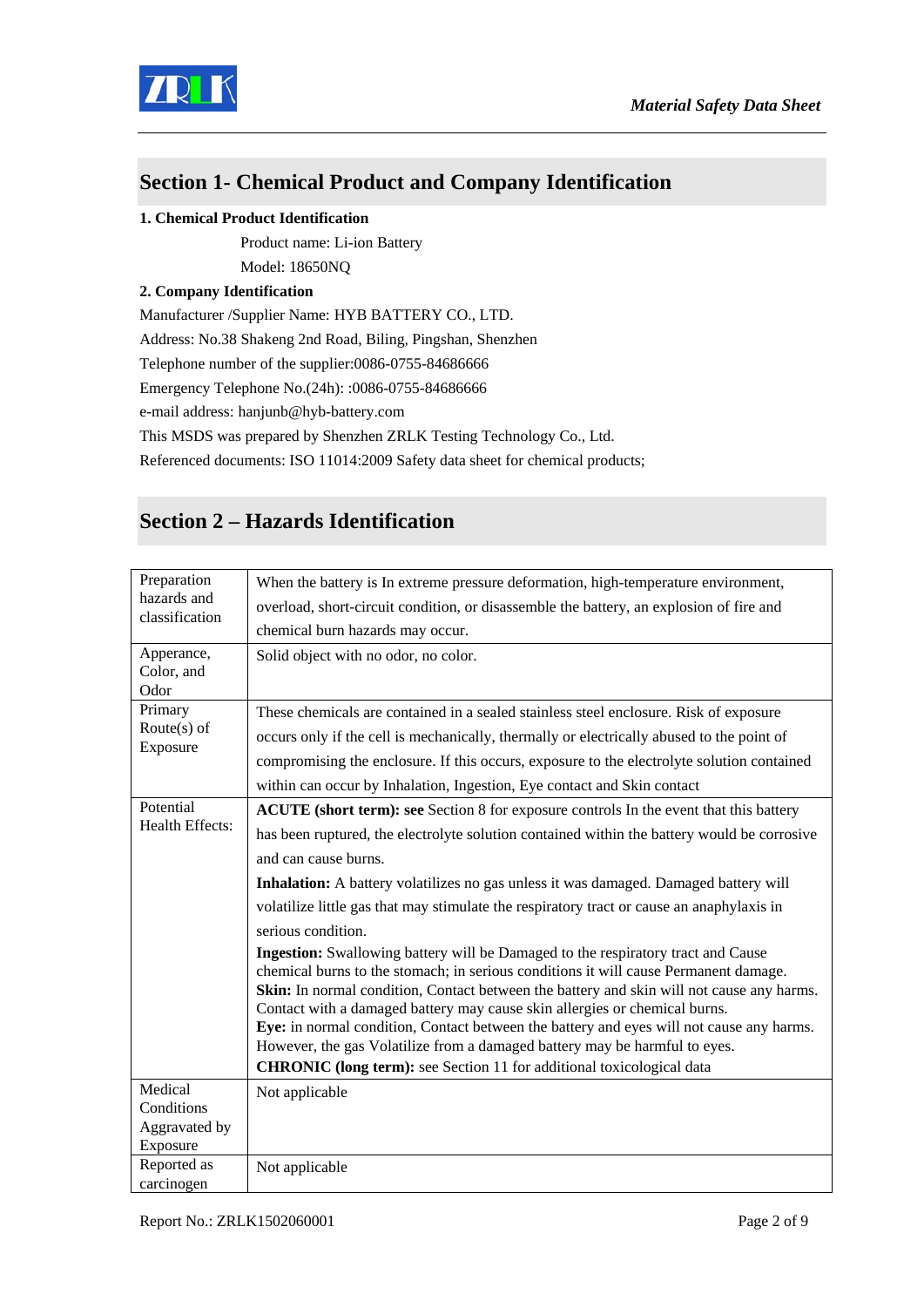

## **Section 3 – Composition/Information on Ingredients**

Lithium-ion Battery is a mixture.

| Hazardous Ingredients<br>(Chemical Name) | Concentration or concentration<br>ranges $(\%)$ | <b>CAS</b> Number |
|------------------------------------------|-------------------------------------------------|-------------------|
| Lithium Cobalt Oxide (CoLiO2)            | 40                                              | 12190-79-3        |
| Phosphate(1-), hexafluoro-,<br>lithium   | 11                                              | 21324-40-3        |
| Dimethyl carbonate                       | 5                                               | 616-38-6          |
| Nickel                                   | $\overline{2}$                                  | 7440-02-0         |
| Ethylene carbonate                       | 5                                               | $96-49-1$         |
| Aluminum Foils                           | 6                                               | 7429-90-5         |
| 1,1-Difluoroethylene polymer             | 1                                               | 24937-79-9        |
| Graphite                                 | 20                                              | 7782-42-5         |
| Copper                                   | 10                                              | 7440-50-8         |

Note: CAS number is Chemical Abstract Service Registry Number.

N/A=Not apply.

(\*)Main ingredients: Lithium hexafluorophosphate, organic carbonates

#### **Section 4 – First-aid Measures**

| <b>Inhalation</b>  | If contents of an opened battery are inhaled, remove source of contamination or move           |
|--------------------|------------------------------------------------------------------------------------------------|
|                    | victim to fresh air. Obtain medical advice.                                                    |
| Skin contact       | If skin contact with contents of an open battery occurs, as quickly as possible remove         |
|                    | contaminated clothing, shoes and leather goods. Immediately flush with lukewarm, gently        |
|                    | flowing water for at least 30 minutes. If irritation or pain persists, seek medical attention. |
|                    | Completely decontaminate clothing, shoes and leather goods before reuse or discard.            |
| <b>Eye contact</b> | If eye contact with contents of an open battery occurs, immediately flush the contaminated     |
|                    | eye(s) with lukewarm, gently flowing water for at least 30 minutes while holding the           |
|                    | eyelids open. Neutral saline solution may be used as soon as it is available. If necessary,    |
|                    | continue flushing during transport to emergency care facility. Take care not to rinse          |
|                    | contaminated water into the unaffected eye or onto face. Quickly transport victim to an        |
|                    | emergency care facility.                                                                       |
| <b>Ingestion</b>   | If ingestion of contents of an open battery occurs, never give anything by mouth if victim     |
|                    | is rapidly losing consciousness, or is unconscious or convulsing. Have victim rinse mouth      |
|                    | thoroughly with water. DO NOT INDUCE VOMITING. Have victim drink 60 to 240 mL                  |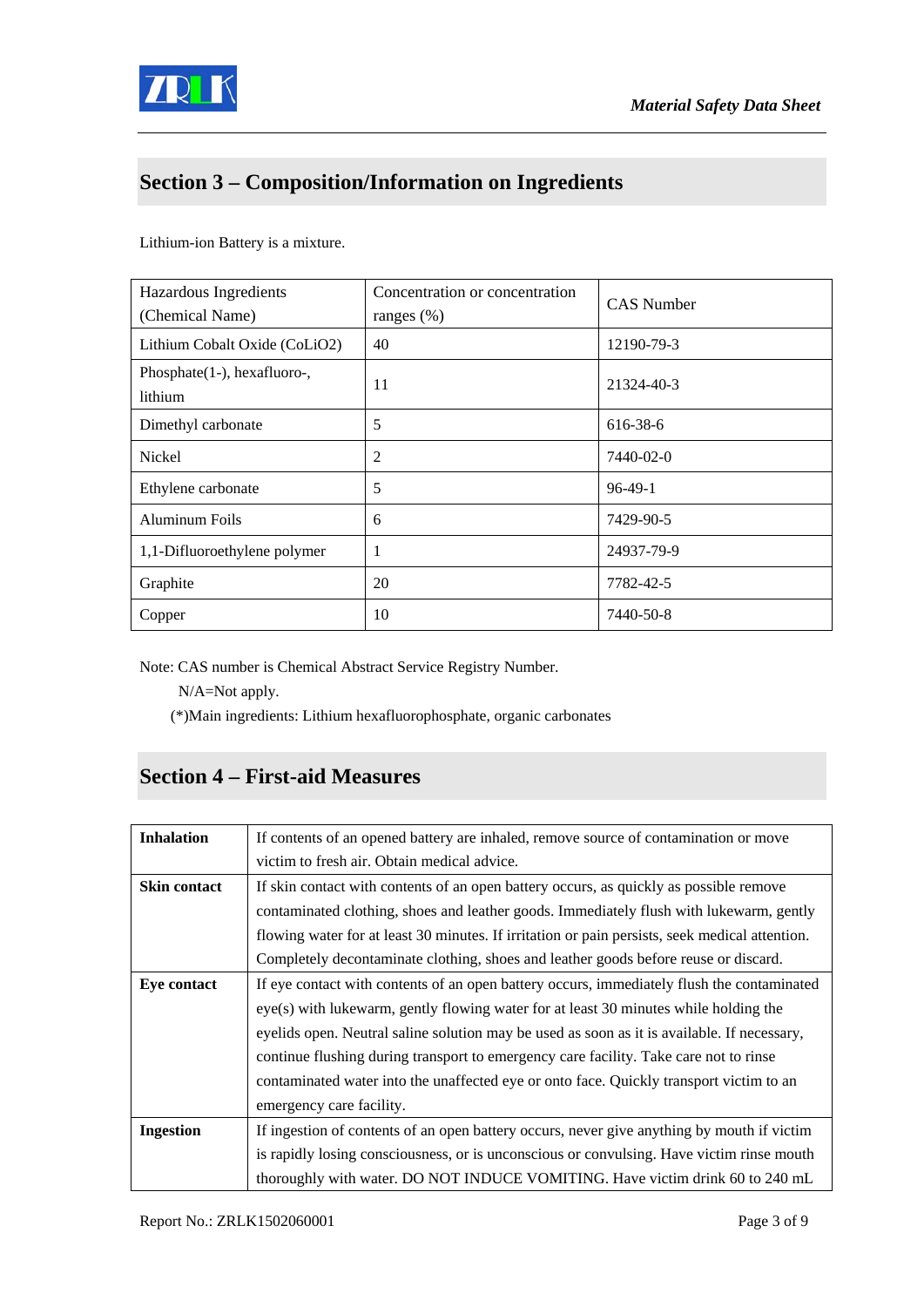

| $(2-8 \text{ oz.})$ of water. If vomiting occurs naturally, have victim lean forward to reduce risk of |
|--------------------------------------------------------------------------------------------------------|
| aspiration. Have victim rinse mouth with water again. Quickly transport victim to an                   |
| emergency care facility.                                                                               |

## **Section 5 – Fire-fighting Measures**

| Flammable             | In the event that this battery has been ruptured, the electrolyte solution contain within the |
|-----------------------|-----------------------------------------------------------------------------------------------|
| Properties            | battery would be flammable. Like any sealed container, battery cells may rupture when         |
|                       | exposed to excessive heat; this could result in the release of flammable or corrosive         |
|                       | materials.                                                                                    |
| Suitable              |                                                                                               |
| extinguishing         | Use extinguishing media suitable for the materials that are burning.                          |
| Media                 |                                                                                               |
| Unsuitable            |                                                                                               |
| extinguishing         | Not available                                                                                 |
| Media                 |                                                                                               |
| <b>Explosion Data</b> | Sensitivity to Mechanical Impact: This may result in rupture in extreme cases Sensitivity     |
|                       | to Static Discharge: Not Applicable                                                           |
| Specific              | Fires involving Lithium-ion Battery was controlled with water. When water is used,            |
| Hazards arising       | however, hydrogen gas may evolve. In a confined space, hydrogen gas can form an               |
| from the              | explosive mixture. In this situation, smothering agents are recommended to extinguish the     |
| chemical              | fire                                                                                          |
| Protective            | As for any fire, evacuate the area and fight the fire from a safe distance. Wear a            |
| Equipment and         | pressure-demand, self-contained breathing apparatus and full protective gear. Fight fire      |
| precautions for       | from a protected location or a safe distance. Use NIOSH/MSHA approved full-face               |
| firefighters          | self-contained breathing apparatus (SCBA) with full protective gear.                          |
| <b>NFPA</b>           | Health: 0 Flammability: 0 Instability: 0                                                      |

### **Section 6 – Accidental Release Measures**

| Personal Precautions, protective equipment, and | Restrict access to area until completion of clean-up. |
|-------------------------------------------------|-------------------------------------------------------|
| emergency procedures                            | Do not touch the spilled material. Wear adequate      |
|                                                 | personal protective equipment as indicated in Section |
|                                                 | 8.                                                    |
| <b>Environmental Precautions</b>                | Prevent material from contaminating soil and from     |
|                                                 | entering sewers or waterways.                         |
| Methods and materials for Containment           | Stop the leak if safe to do so. Contain the spilled   |
|                                                 | liquid with dry sand or earth. Clean up spills        |
|                                                 | immediately.                                          |
| Methods and materials for cleaning up           | Absorb spilled material with an inert absorbent (dry  |
|                                                 | sand or earth). Scoop contaminated absorbent into an  |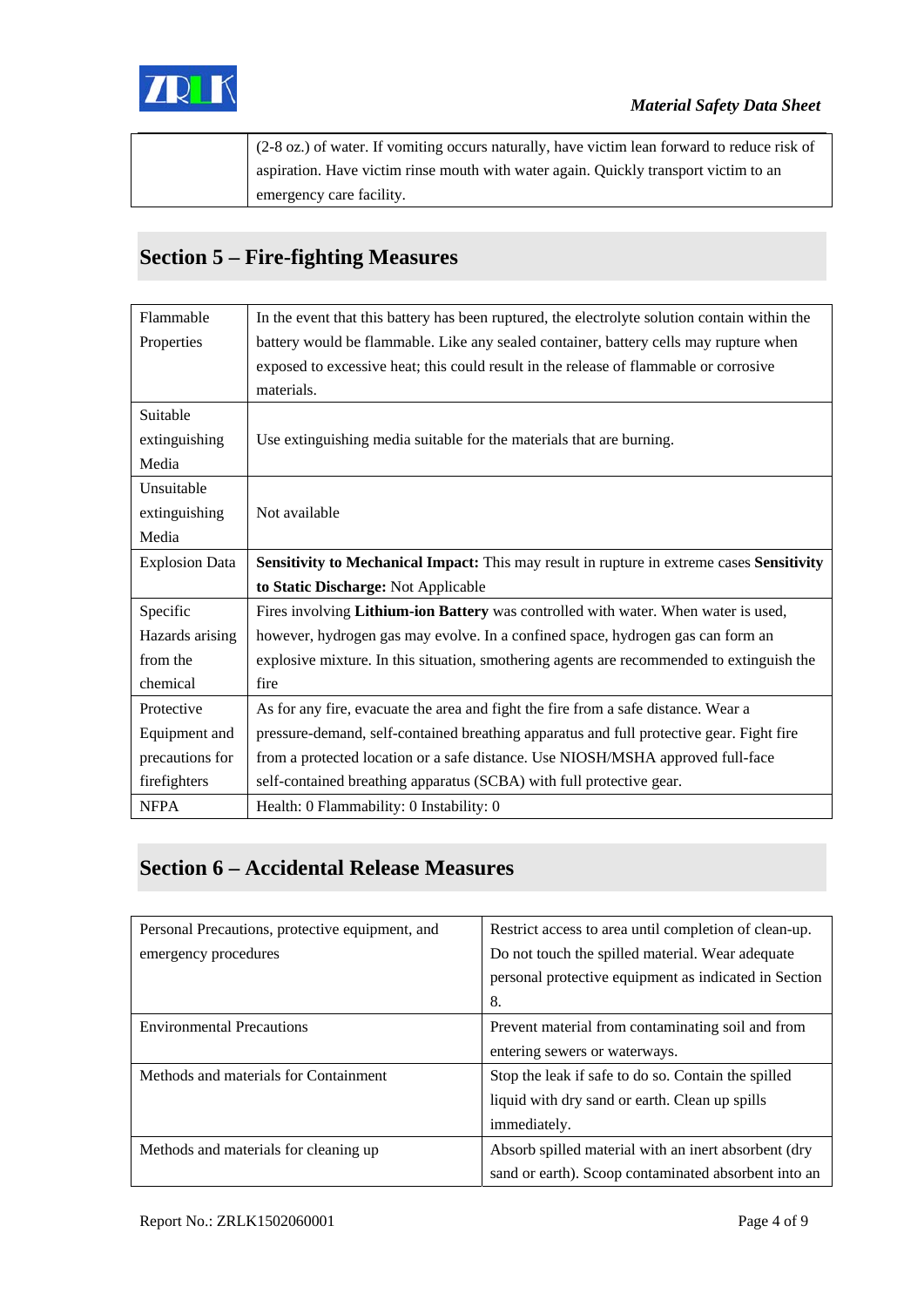

| acceptable waste container. Collect all contaminated |
|------------------------------------------------------|
| absorbent and dispose of according to directions in  |
| Section 13. Scrub the area with detergent and water; |
| collect all contaminated wash water for proper       |
| disposal.                                            |

| Handling | Do not dismantle, open or shred secondary<br><b>Lithium-ion Battery;</b>                                                                                                  |
|----------|---------------------------------------------------------------------------------------------------------------------------------------------------------------------------|
|          | Don't handling Polymer Li-ion Batterywith<br>metalwork. Do not open, dissemble, crush or burn<br>battery. Ensure good ventilation/exhaustion at the<br>workplace.         |
|          | Prevent formation of dust.                                                                                                                                                |
|          | Information about protection against explosions and<br>fires: Keep ignition sources away- Do not smoke.                                                                   |
| Storage  | If the Lithium-ion Battery is subject to storage for<br>such a long term as more than 3 months, it is<br>recommended to recharge the Lithium-ion Battery<br>periodically. |
|          | 3 months: $-10^{\circ}\text{C} \rightarrow +40^{\circ}\text{C}$ , 45 to 85%RH                                                                                             |
|          | And recommended at -20 <sup>°</sup> C ~+25 <sup>°</sup> C for long period<br>storage.                                                                                     |
|          | The capacity recovery rate in the delivery state<br>(50% capacity of fully charged) after storage is<br>assumed to be 80% or more.                                        |
|          | The voltage for a long time storage shall be<br>3.7V~4.0V range.                                                                                                          |
|          | Do not storage Lithium-ion Battery haphazardly in<br>a box or drawer where they may short-circuit each<br>other or be short-circuited by other metal objects.             |
|          | Keep out of reach of children.                                                                                                                                            |
|          | Do not expose Lithium-ion Battery to heat or fire.<br>Avoid storage in direct sunlight.                                                                                   |
|          | Do not store together with oxidizing and acidic<br>materials.                                                                                                             |

## **Section 7 – Handling and Storage**

### **Section 8 – Exposure Controls and Personal Protection**

| <b>Engineering Controls</b> | Use local exhaust ventilation or other engineering   |
|-----------------------------|------------------------------------------------------|
|                             | controls to control sources of dust, mist, fumes and |
|                             | vapor.                                               |
|                             | Keep away from heat and open flame. Store in a       |
|                             | cool, dry place.                                     |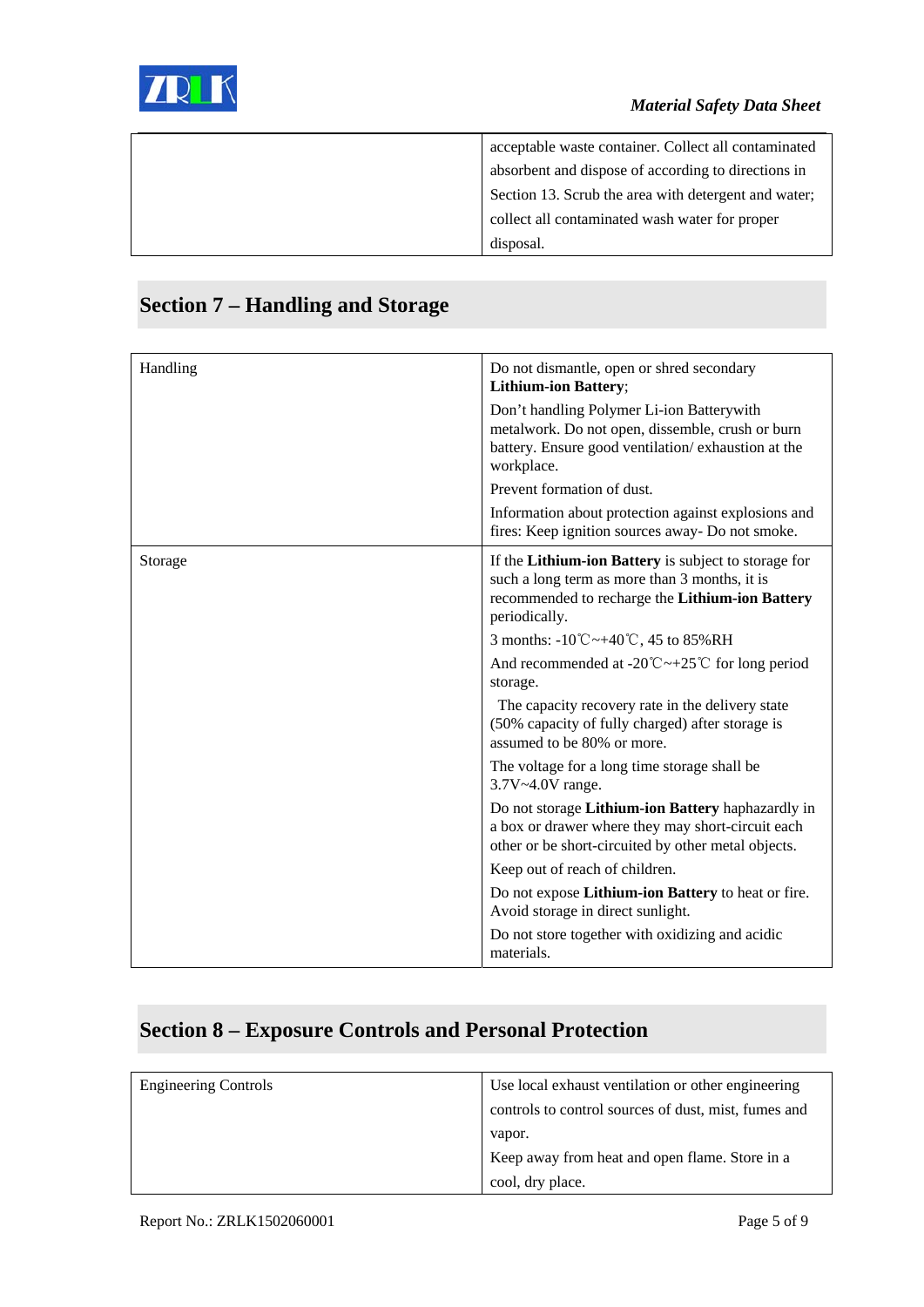

| Personal Protective Equipment | <b>Respiratory Protection:</b> Not necessary under      |
|-------------------------------|---------------------------------------------------------|
|                               | normal conditions.                                      |
|                               | <b>Skin and body Protection:</b> Not necessary under    |
|                               | normal conditions, Wear neoprene or nitrile rubber      |
|                               | gloves if handling an open or leaking battery.          |
|                               | <b>Hand protection:</b> Wear neoprene or natural rubber |
|                               | material gloves if handling an open or leaking          |
|                               | battery.                                                |
|                               | Eye Protection: Not necessary under normal              |
|                               | conditions, Wear safety glasses if handling an open     |
|                               | or leaking battery.                                     |
| Other Protective Equipment    | Have a safety shower and eye wash fountain readily      |
|                               | available in the immediate work area.                   |
| <b>Hygiene Measures</b>       | Do not eat, drink, or smoke in work area. Maintain      |
|                               | good house keeping.                                     |

# **Section 9 - Physical and Chemical Properties**

| Physical<br><b>State</b>                                   | Form: Solid            |                 |
|------------------------------------------------------------|------------------------|-----------------|
|                                                            | Color: Silvery white   |                 |
|                                                            | <b>Odour:</b> Monotony |                 |
| Change in condition:                                       |                        |                 |
| pH, with indication of the concentration                   |                        | Not applicable  |
| Melting point/freezing point                               |                        | Not available.  |
| Boiling Point, initial boiling point and Boiling<br>range: |                        | Not available.  |
| <b>Flash Point</b>                                         |                        | Not available.  |
| Upper/lower flammability or explosive limits               |                        | Not available.  |
| Vapor Pressure:                                            |                        | Not applicable  |
| Vapor Density: $(Air = 1)$                                 |                        | Not applicable  |
| Density/relative density                                   |                        | Not available.  |
| Solubility in Water:                                       |                        | Insoluble       |
| n-octanol/water partition coefficient                      |                        | Not available.  |
| Auto-ignition temperature                                  |                        | $130^{\circ}$ C |
| Decomposition temperature                                  |                        | Not available.  |
| Odout threshold                                            |                        | Not available.  |
| Evaporation rate                                           |                        | Not available.  |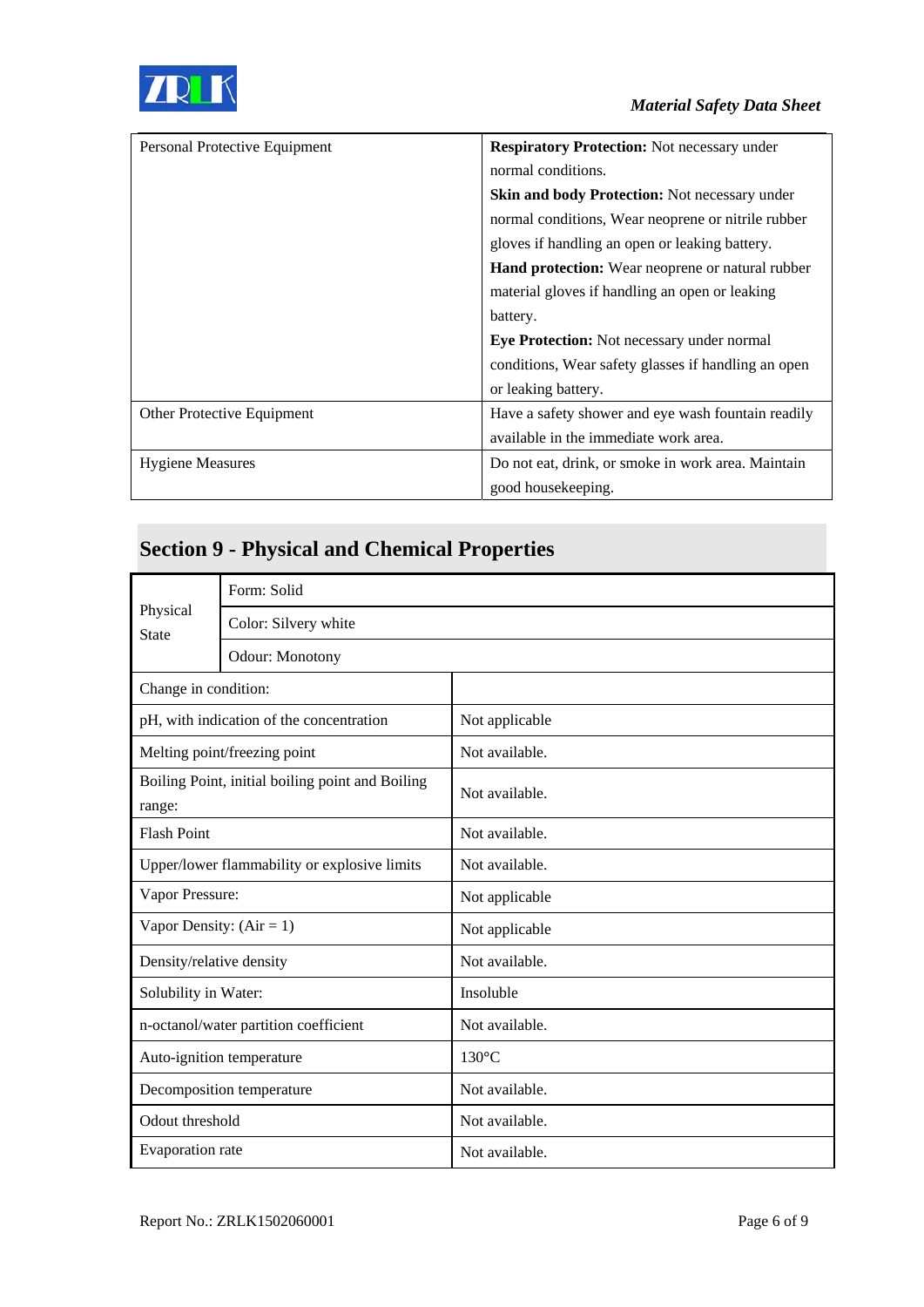

| Flammability (soil, gas) | Not available. |
|--------------------------|----------------|
| Viscosity                | Not applicable |

### **Section 10 - Stability and Reactivity**

| Stability                                                          | The product is stable under normal conditions.                                                                                                                                                                                                                              |
|--------------------------------------------------------------------|-----------------------------------------------------------------------------------------------------------------------------------------------------------------------------------------------------------------------------------------------------------------------------|
| Conditions to Avoid (e.g. static discharge, shock or<br>vibration) | Do not subject Lithium-ion Battery to mechanical<br>shock.<br>Vibration encountered during transportation does not<br>cause leakage, fire or explosion.<br>Do not disassemble, crush, short or install with<br>incorrect polarity. Avoid mechanical or electrical<br>abuse. |
| Incompatible Materials                                             | Not Available                                                                                                                                                                                                                                                               |
| <b>Hazardous Decomposition Products</b>                            | This material may release toxic fumes if burned or<br>exposed to fire                                                                                                                                                                                                       |
| Possibility of Hazardous Reaction                                  | Not Available                                                                                                                                                                                                                                                               |

#### **Section 11 - Toxicological Information**

In normal condition, contact with the battery is non-toxic.

#### **Section 12 - Ecological Information**

| General note:                                 | Water hazard class 1(Self-assessment): slightly       |
|-----------------------------------------------|-------------------------------------------------------|
|                                               | hazardous for water.                                  |
|                                               | Do not allow undiluted product or large quantities of |
|                                               | it to reach ground water, water course or sewage      |
|                                               | system.                                               |
| Anticipated behavior of a chemical product in | Not Available                                         |
| environment/possible environmental            |                                                       |
| impace/ecotoxicity                            |                                                       |
| Mobility in soil                              | Not Available                                         |
| Persistence and Degradability                 | Not Available                                         |
| Bioaccumulation potential                     | Not Available                                         |
| <b>Other Adverse Effects</b>                  | Not Available                                         |

### **Section 13 – Disposal Considerations**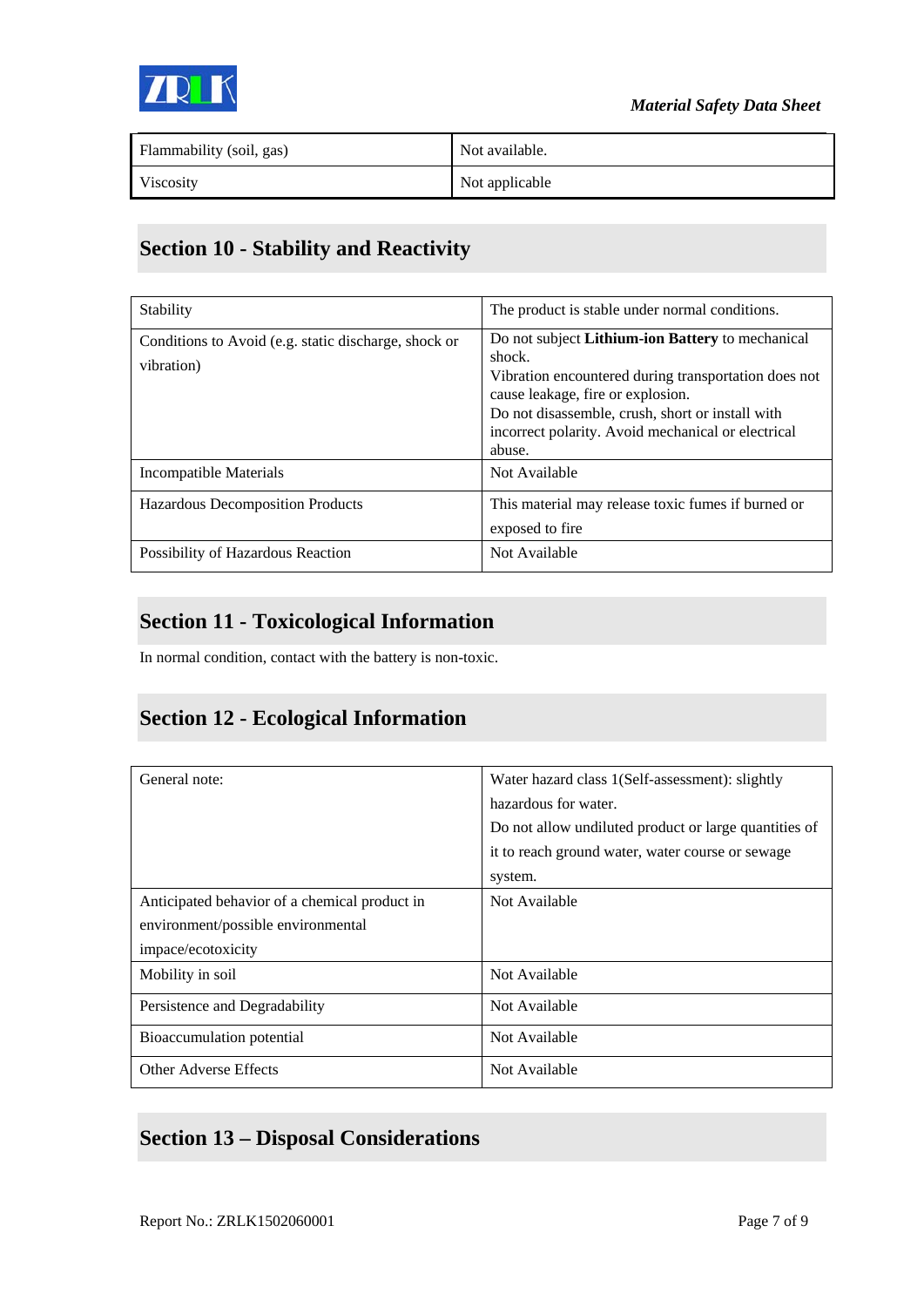

Product disposal recommendation: Observe local, state and federal laws and regulations.

Packaging disposal recommendation: Be aware discarded batteries may cause fire, tape the battery terminals to insulate them. Don't disassembly the battery. Completely discharge containers (no tear drops, no powder rest, scraped carefully). Containers may be recycled or re-used. Observe local, state and federal laws and regulations.

 The potential effects on the environment and human health of the substances used in batteries and accumulators; the desirability of not disposing of waste batteries and accumulators as unsorted municipal waste and of participating in their separate collection so as to facilitate treatment and recycling;

#### **Section 14 – Transport Information**

This report applies to by sea, by air and by land;

The **Lithium-ion Battery** according to Section II of PACKING INSTRUCTION 965-967 of the 2015 IATA Dangerous Goods regulations 56<sup>th</sup> Edition may be transported. and applicable U.S. DOT regulations for the safe transport of Lithium-ion Battery.

Polymer Li-ion Battery was protected so as to prevent short circuits. This includes protection against contact with conductive materials within the same packaging that could lead to short circuit;

 Cell and batteries offered for transport must be packed in inner packaging's that completely enclose the cell or battery; to provide protection from damage or compression to the batteries, the inner packaging's must be placed in a strong rigid outer packaging;

 The packaging shall be adequate to avoid mechanical damage during transport, handling and stacking. The materials and pack design shall be chosen so as to prevent the development of unintentional electrical conduction, corrosion of the terminals and ingress of moisture.

The package must be handled with care and that a flammability hazard exists if the package is damaged; With regard to transport, the following regulations are cited and considered:

- The International Civil Aviation Organization (ICAO) Technical Instructions.

- The International Air transport Association (IATA) Dangerous Goods Regulations.

UN number of lithium battery: UN3480;

UN Proper shipping name/Description (technical name): Lithium ion batteries; Marine pollutant(Y/N): N;

- The International Maritime Dangerous Goods (IMDG) Code (2012 Edition).

For lithium-ion batteries by sea, provided that packaging is strong and prevent the products from short-circuit. UN number of lithium battery: UN3481;

UN Proper shipping name/Description (technical name): Lithium ion batteries

Marine pollutant(Y/N): Y:

Special Provision: International maritime dangerous goods code (IMDG) 188, 230, 310, 348, 957;

- The US Hazardous Materials Regulation (HMR) pursuant to a final rule issued by RSPA

- The Office of Hazardous Materials Safety within the US Department of Transportations' (DOT) Research and Special Programs Administration (RSPA)

#### **Section 15 - Regulatory Information**